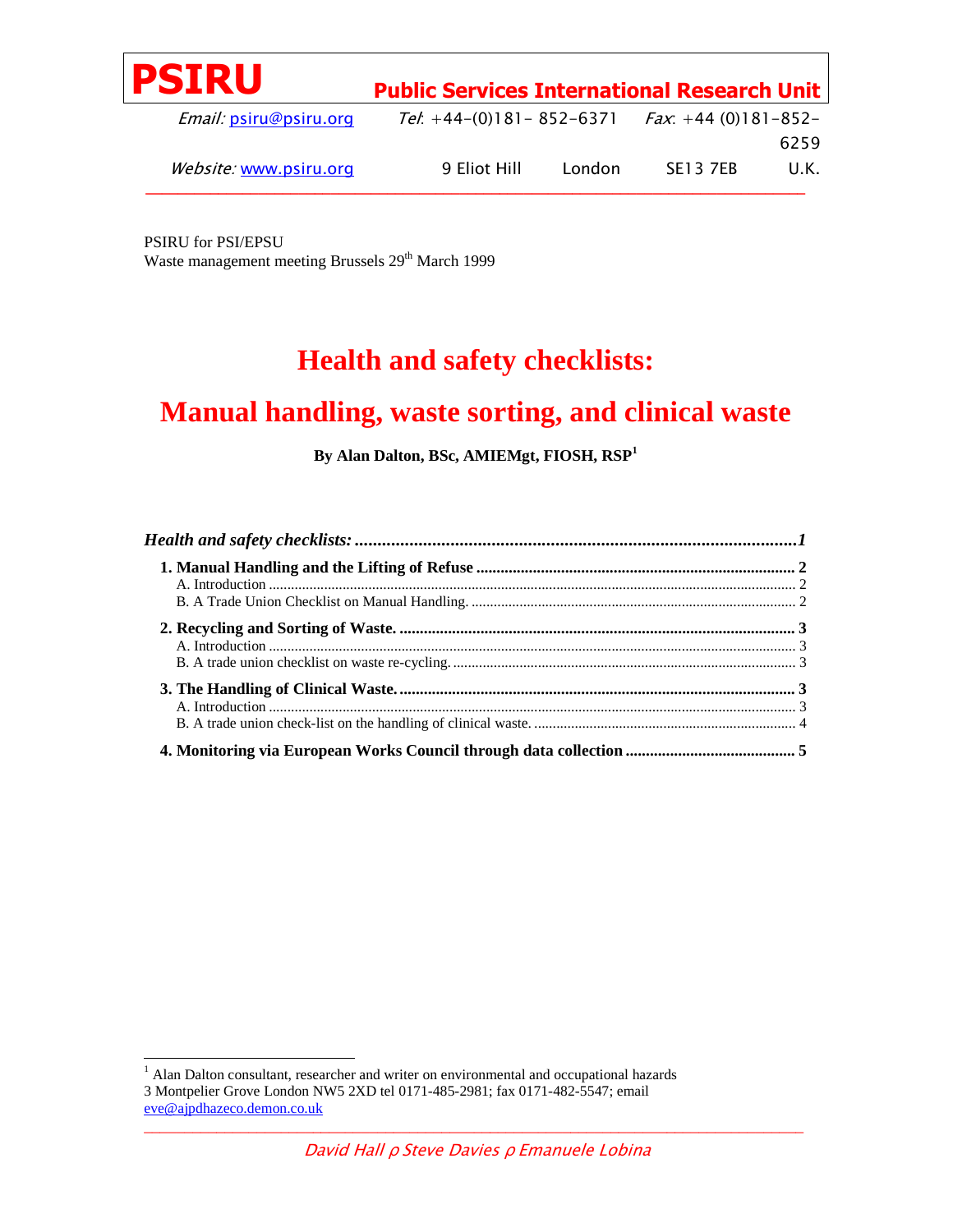# **1. Manual Handling and the Lifting of Refuse**

## **A. Introduction**

It is now recognised that many manual handling incidents can be eliminated, or reduced, by a detailed risk assessment that is designed to reduced the loads lifted and / or the twisting-turning required during lifting.

In addition, the risk assessment must take into account the personal characteristics of the employee carrying out the lifting task: their age, sex, health, any disability and so on.

Many studies have shown that whilst 'safe manual handling' training can be useful (eg on how to use mechanical lifting aids), alone it does not prevent manual handling accidents. Put simply: 'Bend you knees and keep your back straight' does not work!

Pre-employment health checks asking about previous episodes of backache are the only method of screening for possible back injury. However, such questions are discriminatory and rarely answered truthfully (since they may lead to no employment!). The tasks should be made as safe as possible for the normal range of people in employment; not some mythical super person who has never had backache nor ill-health and is a fitness fanatic (still no protection).

Backache, and other limb and muscle injuries, caused by manual handling can be the result of a sequence of smaller, apparently 'safe', events. Thus the accurate recording of any injury or accident is important; both for prevention and compensation.

Finally, should the employee suffer from injury / backache then there are a range of individual medical treatments available: from rest (not so popular as in the past) and light duties to alternative therapies; medical intervention in the shape of surgery is possible- but the long term value is still in debate in many cases.

Manual handling is truly an area where prevention is better than cure.

The EU, and many other countries (eg USA), have passed laws to prevent manual handling hazards primarily by the means of ergonomic assessment of the workplace.

### **B. A Trade Union Checklist on Manual Handling.**

- Have management carried out a 'risk assessment' on the manual handling tasks? This should include:
	- avoiding manual handling tasks, as far as is reasonable (eg by the use of lifts and hoists and waste bins lifted by mechanical devices).
	- reducing the weight to be lifted reduced as far as is possible (eg reducing the size of waste bin to be lighten manually).
	- ensuring there are two people available to lift heavier and/or awkward items (if the weight cannot be reduced and/or a lifting device cannot be used). Ensuring these two people are trained in two-person lifting and are of roughly equal height, weight and age etc.
	- ensuring that all workers are trained in the use of lifting devices and dangerous loads.
	- ensuring that all incidents and accidents are fully reported and investigated with regard to prevention and not blame.
	- ensuring that those employees with manual handling injuries receive the appropriate treatment / compensation and that the situation (s) that caused their injury are full investigated by management and corrected wherever possible.
	- ensuring that all manual handling injuries are reported to the appropriate enforcement authorities.
	- ensuring that the trade union safety delegates / representatives (or equivalent) are involved at every stage of the above and also have the right to disagree - verbally and in writing - with management, or their advisors (eg safety officer, occupational health doctor or nurse, safety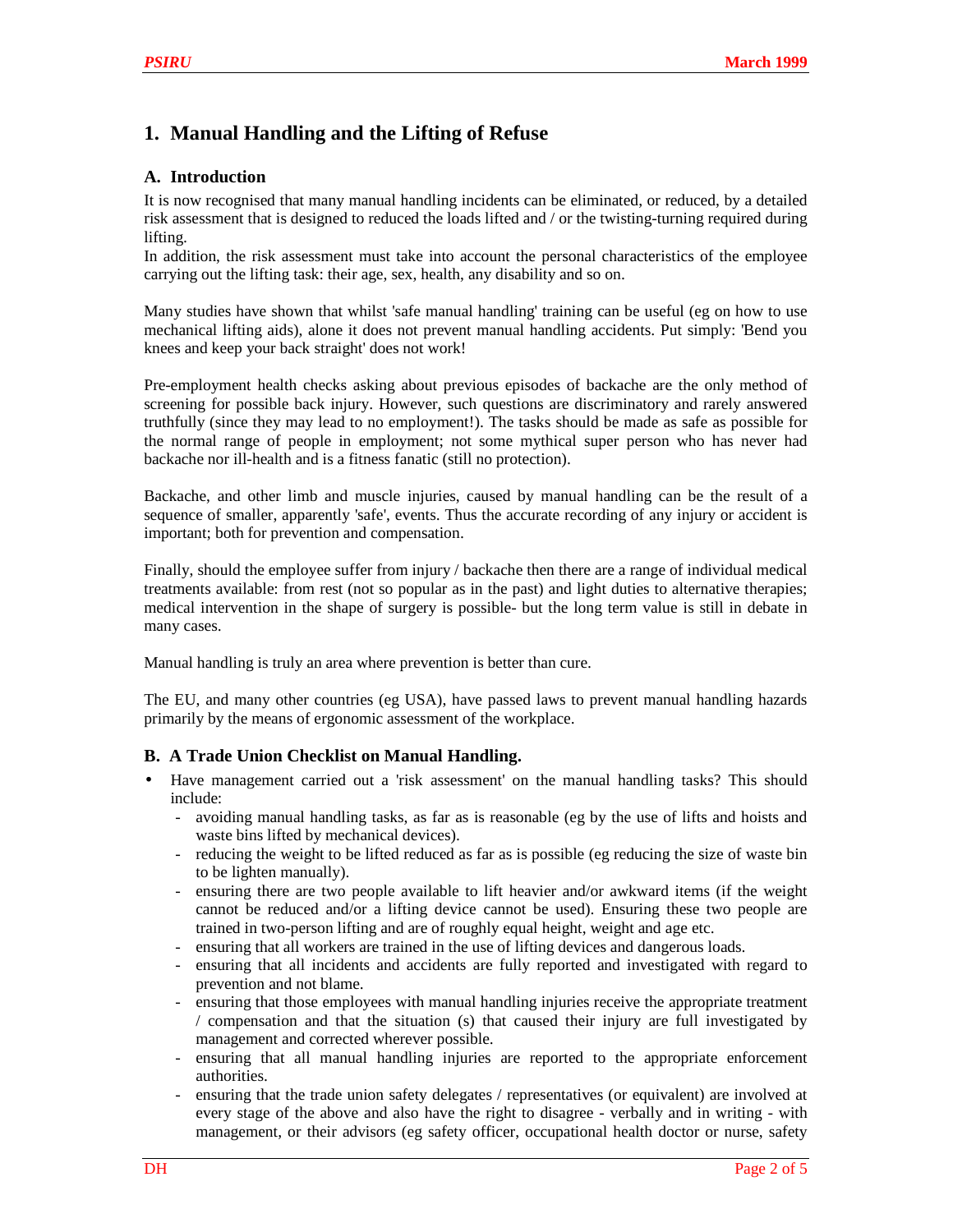engineer, occupational hygienists), over the general management approach to reducing manual handling incidents and / or any individual incident.

# **2. Recycling and Sorting of Waste.**

## **A. Introduction**

Given the right economic market, which normally doesn't exist at the present time, recycling presents a short-term, but important, answer to waste reduction. Of course re-cycling is important, generates jobs and it does raise green awareness among all sections of the population: from children to those retired.

However, an increasing number of medical and scientific studies have shown that it sometimes increases the hazard for the employee: increased cancer rates among workers in re-cycled print works and increased accident / infection risks among waste employees are just two common examples.

Without the proper consultation with the employees actually carrying out / responsible for recycling, there may be justified trade union (on an increasing hazard basis), resistance to management recycling proposals; to the detriment of both the environment and jobs.

### **B. A trade union checklist on waste re-cycling.**

- Have the trade unions / employee representatives been involved in the re-cycling proposals, from the original initiatives?
- What is to be re-cycled, from where, in what amounts and to where?
- Has a management 'risk assessment' been carried out on the proposed recycling process?
- Were the employees involved in this process? Where the enforcement agencies (workplace and environment) involved? Have the results of this consultation been passed on to the employee representatives?
- What are the real hazards of re-cycling, and have they been considered in the management risk assessment, such as:
	- increased infection risks (eg rotting household garbage, nappie liners, hypodermic needles);
	- increased manual handling tasks;
	- increased accidents (eg cuts from bottles, cans and hypodermic needles);
	- increased exposure to smells and unsocial materials (eg dog/cat mess, contraceptive aids, blood and bandages, soiled nappies);
	- exposure to chemicals such as: paints, solvents, pesticides, cleaners, wood treatment, asbestos etc.
- Are all incident reported internally and to the appropriate authorities?

## **3. The Handling of Clinical Waste.**

### **A. Introduction**

Hospitals are under increasing pressure to reduce their waste, and they are major - but largely unappreciated - producers of waste. Much. perhaps only 3 per cent, so-called 'clinical waste' is not and can be treated as normal waste but to determine this fact will require efficient environmental auditing by hospitals and other clinical establishments. This process is in its infancy at the present time.

On the other hand, the increasing environmental pressure on polluting hospital incinerators means that many more are sending their clinical waste out to be disposed of and hence the exposure of waste operative employees to clinical waste is growing.

In addition, the rise of more home nursing and care means that common 'domestic waste' will contain more 'clinical waste' than before.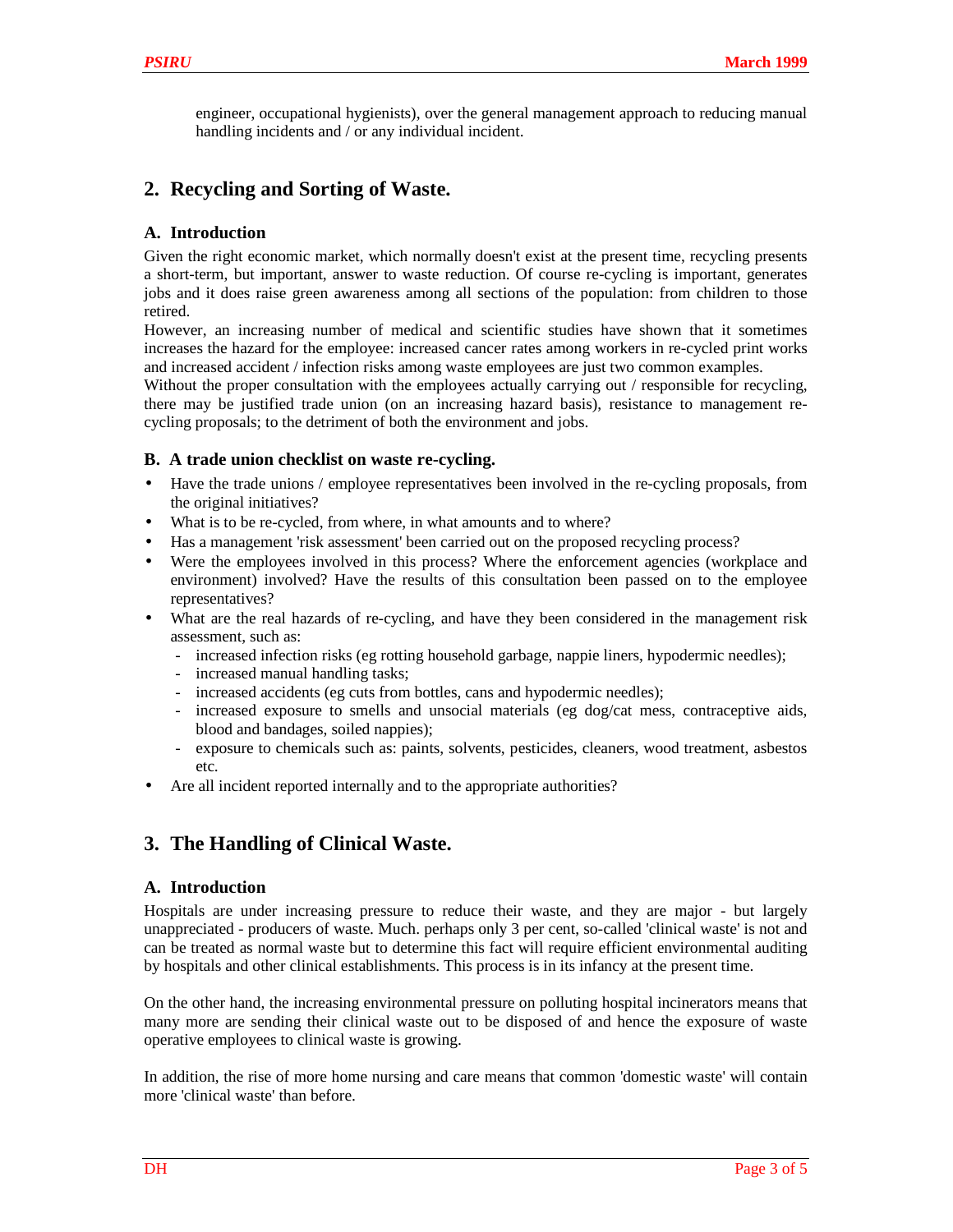There appears to have been no great epidemic of human disease through the handling of clinical waste, in the Western World. Although there may well be extended, and many, examples of low-level infections - especially among waste operatives - as their health is poorly monitored and such infections merge into the common diseases and symptoms of society.

Finally, although as always, prevention is better than cure, this is one area where there are few objective and scientific standards and, therefore, medical examinations of employees are important as a control measure.

However, all medical examinations can be used to 'weed out' weaker, and even trade-union mined, employees and representatives should be aware of their potential discriminatory nature.

Finally, in the interests of non-discrimination, it is important to point out to waste employees that HIV/AIDS is not highly ineffective as clinical waste and that treatment designed to ensure that other infective agents (eg Hepatitis B) will more than ensure that they are not at risk.

#### **B. A trade union check-list on the handling of clinical waste.**

- Is it possible to find out the sources of the clinical waste? What type of infections were present?
- Has the clinical waste been treated in any way to prevent / reduce infection hazards (eg sterilisation, chemical treatment). If so in what way? Is the treatment monitored for effectiveness (eg by microbiological sampling), if so what are the results?
- Are the bags the waste arrives in intact? If not, why not?
- All operatives handling such waste should wear full protection: face visor (or an effective and approved face mask if dust / odours present); full overalls; waterproof boots; strong and impermeable gloves.
- These overalls, if not disposable, should be cleaned after each shift and never stored next to home clothes.
- Showers should be available and paid time allowed for use.
- Employees should be encouraged to report in writing any injuries (eg by needles) and bouts of illness (eg flu, colds).
- The wearing of protective clothing and the carrying out of manual work is very stressful (especially in hot conditions) and the employees health must be regularly monitored (especially blood pressure and the heart and respiratory capacity).
- all cuts, wounds and sores in waste workers should be covered with impermeable dressings.
- spills of clinical waste should be cleaned-up at once.
- regularly broken bags, or those with sharps and / or glass and other sharp objects protruding, should be noted and traced to ensure that the producers are required to improve their methods of disposal.
- There should be regular medical monitoring of employees in any case, the monitoring below is not specific to biological hazards:
	- noting any allergies, sensitivities, previous illness, disabilities.
	- noting any regular infections (eg colds, flu).
	- height, weight, blood pressure, pulse rate (before and after exercise).
	- carry out general medical check, with special attention to the musculoskeletal system.
	- measure lung capacity and worker's ability to wear any type of respirator.
	- carry out routine audiometry (hearing tests).
	- check vision.
	- carry out baseline blood survey (especially liver functions).
	- carry out regular urine analysis.
	- stool sample may be indicated if blood loss reported.
	- a cardiogram may be required, as indicated.
	- a chest X-ray may be indicated.

(Adapted from Zenz, 1994).